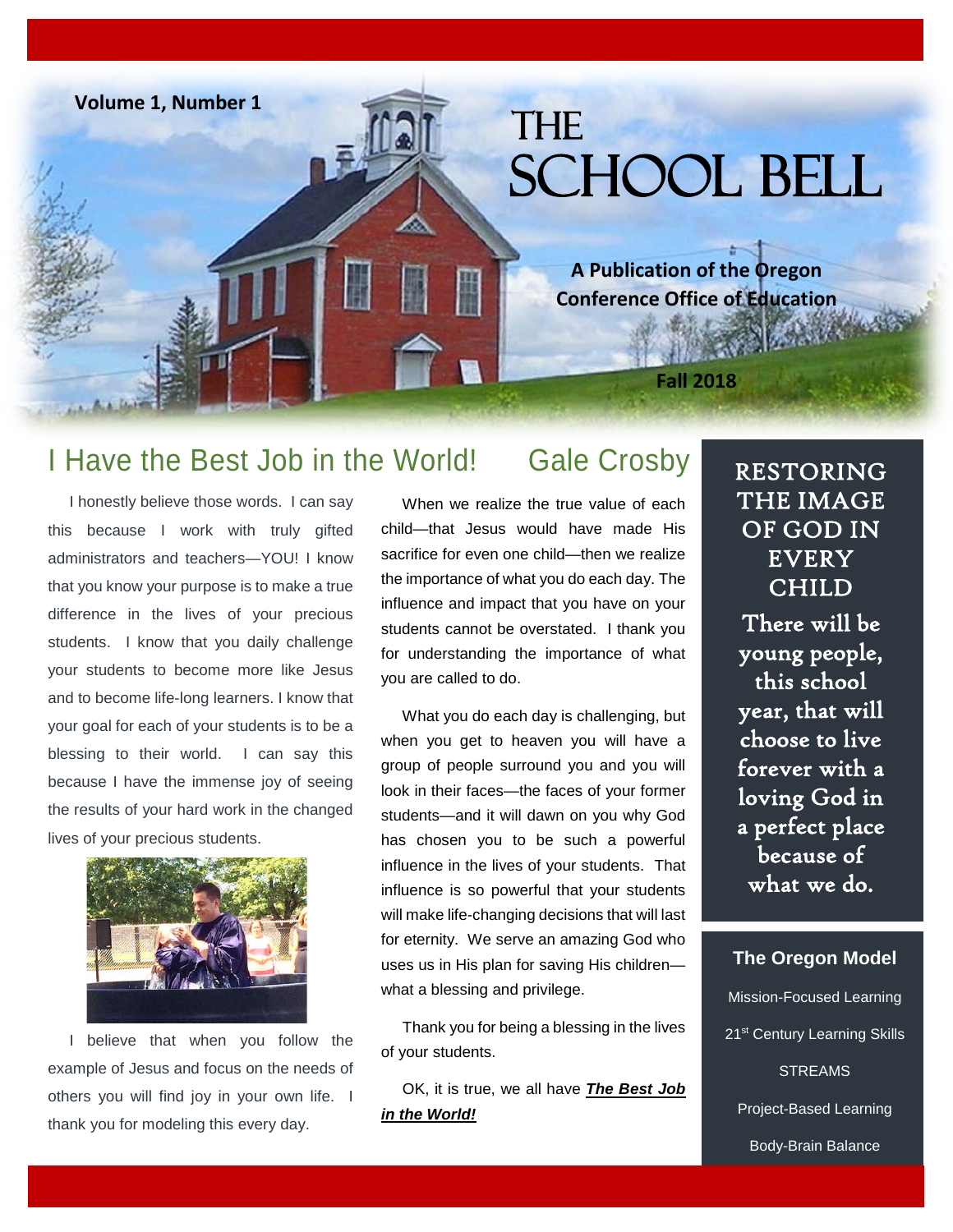### ON LEADERSHIP

[Moses] was ready to heed the call of God to exchange his shepherd's crook for the rod of authority; to leave his flock of sheep to take leadership of a rebellious people…. Even as the rod was simply an instrument in his hand, so was he to be a willing instrument to be worked by the hand of Jesus Christ. Moses was selected to be the shepherd of God's own people, and it was through his firm faith and abiding trust in the Lord that so many blessings reached the children of Israel.

> -Ellen White *Fundamentals of Christian Education*

A leader is someone who has the courage to say publicly what everybody else is whispering privately. It is not his insight that sets the leader apart from the crowd. It is his courage to act on what he sees, to speak up when everyone else is silent. Next generation leaders are those who would rather challenge what needs to change and pay the price than stay silent and die on the inside.

## 2017-18 Administrators of the Year



Karie MacPhee is in her first year at Sutherlin Adventist School.

# Karie MacPhee Small Schools

 In her five short years as an educator, Karie MacPhee has already taught every grade level from Kindergarten through tenth grade, in addition to having been a school administrator for two years now. If you ask Karie, God either has a really good sense of humor or He's preparing her for something big. Karie's willingness to be the kind of administrator who tackles challenging problems with grace and an openness to where God will lead has helped her to effectively position Lincoln City SDA School for success in the coming years.

 Reflecting on how a non-Adventist father of one of her first graders from Grants Pass chose to be baptized the year after the student passed through her classroom, Karie says, "Most of what we do we won't see until Heaven, but here and there we get glimpses of our reward." It's this kind of experience that keeps her going when the inevitable challenges arise.

 Karie transitioned to Sutherlin Adventist Christian School this summer to be nearer to her family, which still resides in Southern Oregon. We are so grateful that Karie has allowed God to use her in ways she will readily admit she couldn't have imagined herself just a couple of years ago. But it's just this kind of "Samuel attitude"—one that says, "Here am I, Lord"—that makes Karie the kind of leader God uses daily to bring children into the Kingdom.

## Dianna Mohr Small Schools

 To say that Dianna Mohr is a veteran teacher and administrator in our conference would be a colossal understatement—Dianna has been teaching or leading schools since 1966, with a short five-year break devoted to raising her family. Dianna attributes the motivation to go to work each day to "the passion that God put in my heart to educate students and tell them about Jesus," and her vision for her students at Cottage Grove Christian School is for every one to give their heart to Jesus and share His love with the world.



 Dianna has served as administrator at several of our schools, large and small, in the Oregon Conference over the years, including Rivergate, Grand Ronde, Sutherlin, and now Cottage Grove. In each one of these places, Dianna has been

Dianna Mohr has worked in the Oregon Conference for 15 of her 47 years in Adventist Education.

effective in growing her schools' enrollment and increasing their profile in the community. More importantly, because of her enthusiasm for sharing the gospel with her children and their families, everywhere Dianna goes people are drawn to Christ.

 The Oregon Conference is so blessed to have Dianna in our midst, to share her broad experience and bountiful passion for teaching students about how to live their best life as productive citizens and loving followers of Jesus. Like Mary Groome, her mentor from her La Sierra College teacher-training days, Dianna has been and continues to be a support and encouragement to many teachers through the joys and challenges they face in their ministry, and would welcome anyone who wants to visit her little corner of heaven in Cottage Grove to observe an effective model of educational ministry in action.

-Andy Stanley *Next Generation Leader*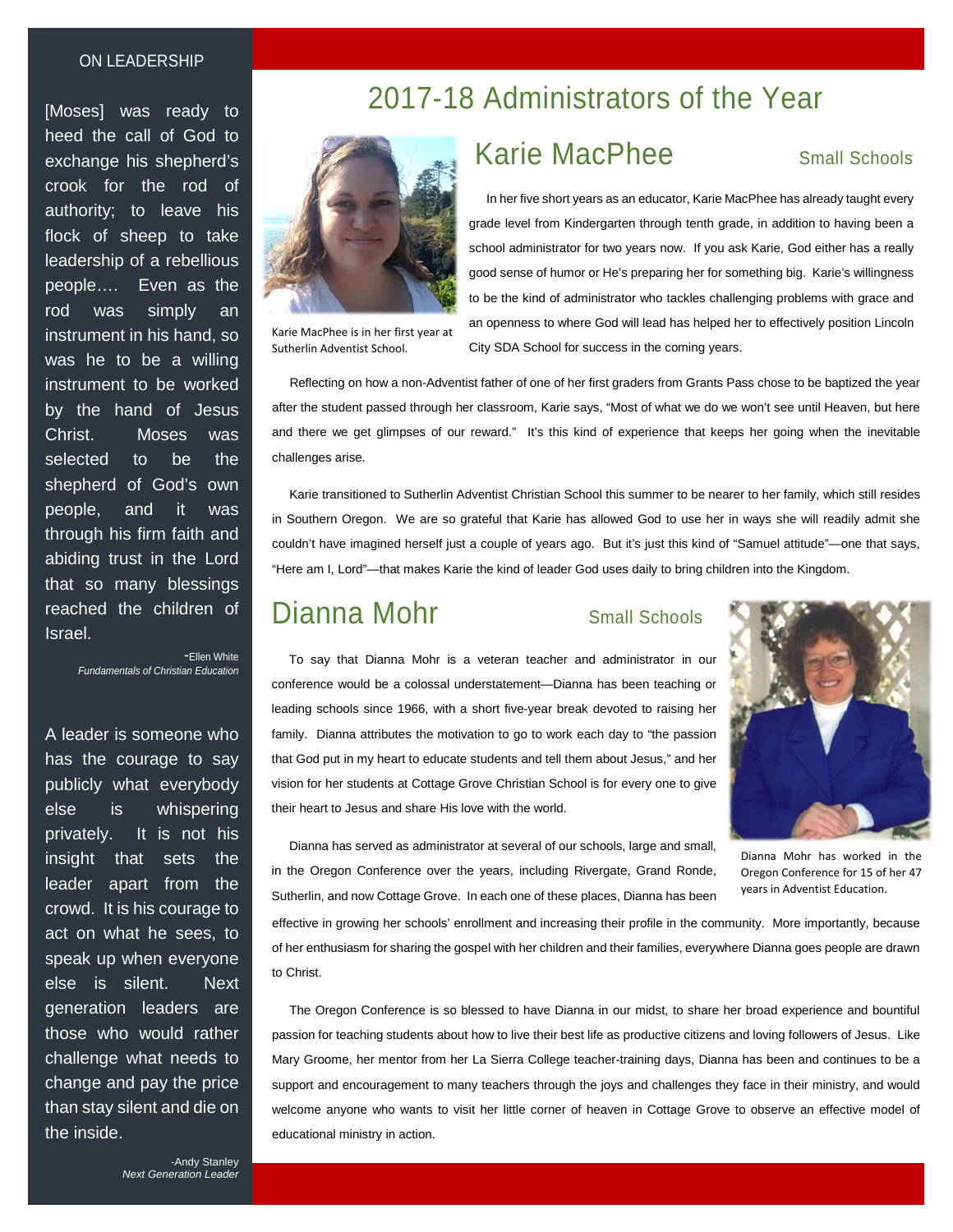Jeff Jackson has brought new ideas and strong vision to Roseburg Junior Academy.

# 2017-18 Administrators of the Year

## **Jeff Jackson** Teaching Principal

 With equal grace and skill, Jeff Jackson has led both large and small schools during his administrative career. Jeff was raised in the Pacific Northwest, but he began his career in Southern California. After a series of fits and starts, which included stepping away from education into the construction field for a short time, his old high school principal and mentor Kelly Bock asked Jeff to fill in at a two-teacher school in Bishop, California, until the board could find a permanent mid-year teacher. He ended up serving there for nine years. Not only was this where Jeff discovered his purpose and his career found a firm foundation, but it is also where he met and married the lovely Andrea and brought his sweet daughter Grace into the world.

 When the call came to lead Columbia Adventist Academy, his high school alma mater, he jumped at the chance to bring stability and focus to a school that has always been dear to him. Last year, the tug on Jeff's heart for ministry in a smaller school setting

prompted him to make the move to Roseburg. Jeff says, "God has it all. He never gave up on me, even though he should have many times," and this realization is what has molded Jeff into the kind of leader who understands that his students deserve the same grace God has extended to all of us. This makes Jeff's mission clear to him, to "make Roseburg Junior Academy a place where kids fall in love with Jesus" and a place where they "know that, with God on their side, they can do anything."

# Ric Peinado **Large School Principal**



With 310 students enrolled, Ric Peinado leads the Oregon Conference's largest school.

students, a long to-do list is just what one comes to expect when over 340 people gather together in the same building at the same time, all needing something from him to help the school day run smoothly. But God has equipped Ric with a steady and calm demeanor, a thoughtful approach to decision-making, and the willingness to bring his staff alongside when things get tough. And with an involved and engaged community to round things out, this has created a set of conditions that has fostered growth of nearly 70 students at Meadow Glade Adventist Elementary School under his leadership.

Ric Peinado wakes up every morning knowing he has a full plate. While he works with a stellar group of teachers and

 Ric's twenty-five years of teaching and administration, along with a stint in the corporate business world, have given him a broad base of experience from which to draw. But it is his faith and trust in God, who called him to educational ministry, and

a daily commitment to that calling to "renew the image of God in His children," that motivates him to be a living example of the school's motto: We Learn, We Serve, We Love, to his staff and students. When a principal can convey this strong sense of mission to those he leads and it becomes infused into the excellent teaching and learning happening on campus, the quality musical and athletic programs the students enjoy, and the well-rounded service program that enriches the community, good things happen. Ric is leading Meadow Glade in just such a manner, and God is blessing richly.

# Growing Toward PBL Excellence Angela White

 Project or Phenomena-based Learning is the best vehicle we have found to accomplish the goal of helping our students excel in critical thinking, collaboration, communication, and creativity. We are excited to share that most of our students in the Oregon Conference got to experience at least one project this past year. We credit your hard work for making that happen. Thank you!

 Our five academies received training from Buck Institute for Education (BIE) this past June and we are excited to see how this training will impact our students. Don't worry, a training for our elementary teachers is currently in the works. Stay tuned for additional information regarding where and when. In the meantime, we encourage you to visit www.bie.org or www.oceducation.org for project ideas. Or you can collaborate with your PLC to build another great project.



**SKILLS** 

REFLECTION

**GOLD STANDARD PB** 

STUDENT VOICE & CHOICE

CRITIQUE & REVISION